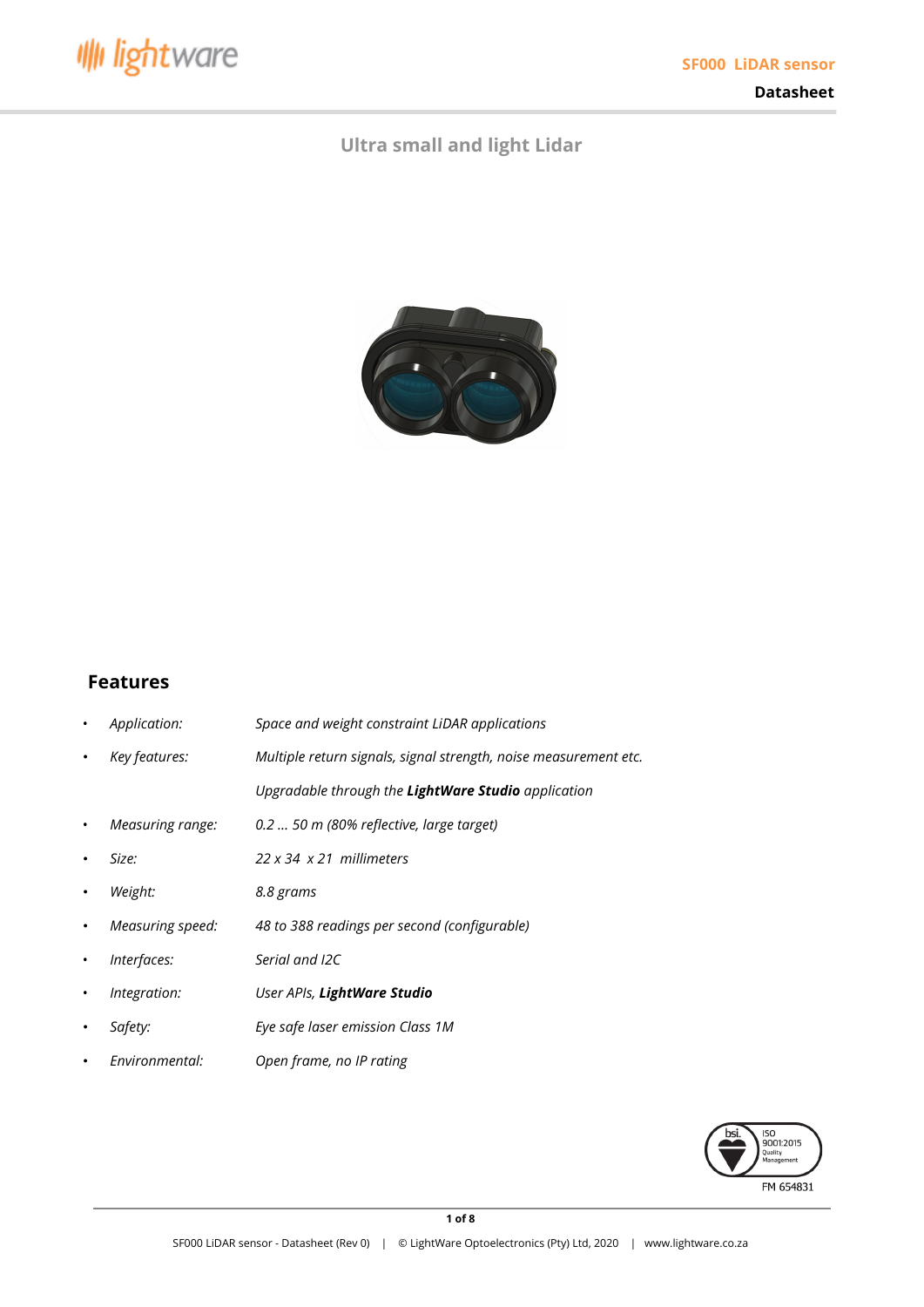

# **Table of contents**

| <b>Overview</b>             | 3              |
|-----------------------------|----------------|
| <b>Specifications</b>       | $\overline{4}$ |
| Quickstart guide            | 5              |
| <b>Safety instructions</b>  | 6              |
| Labelling                   | 6              |
| Laser radiation information | 6              |
| <b>Hardware</b>             | 7              |
| Dimension drawings          | 7              |
| Installation                | 7              |
| <b>Revision history</b>     | 8              |

# **Product ordering codes**

| Model family | Model name     | <b>Model description</b>          |
|--------------|----------------|-----------------------------------|
| SF000        | <b>SF000/B</b> | Open frame LiDAR sensor, max 50 m |

### **Disclaimer**

Information found in this document is used entirely at the reader's own risk and whilst every effort has been **made to ensure its validity, neither LightWare Optoelectronics (Pty) Ltd nor its representatives make any warranties with respect to the accuracy of the information contained herein.**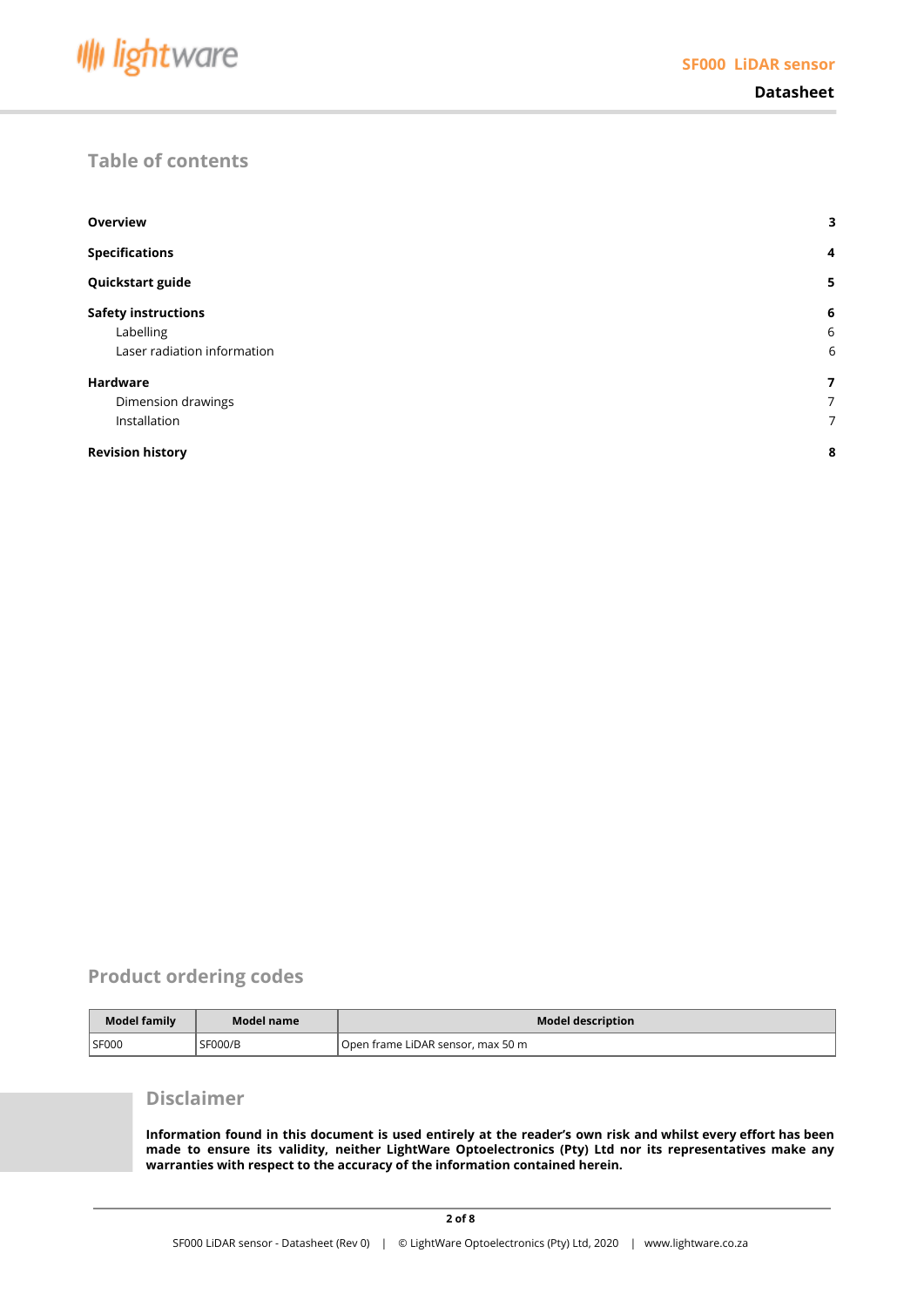

### <span id="page-2-0"></span>**1. Overview**

The SF000 is an ultra small and light laser rangefinder designed for size and weight constraint applications. Using a time-of-flight system to make very fast and accurate distance and speed measurements, accuracy is not affected by the colour or texture of the surface, nor the angle of incidence of the laser beam. The SF000 is virtually immune to background light, wind and noise, making it an ideal sensor to detect unexpected obstacles.

The SF000 can take up to 388 readings per second and the configurable features and multiple hardware interfaces make the SF000 easy to connect with different types of controllers.

Operating from a regulated 5 V DC supply, the SF000 includes two communication interfaces:

- A serial port (3.3V logic level, 5V tolerant) with configurable baud rate to connect to a host controller.
- An I2C serial bus (3.3V logic level and 3.3k pull up resistors, 5V tolerant) with configurable address as an alternative to the serial port when multiple devices are connected on a common bus.

Application software support is available from the LightWare *API* repository.

The SF000 LiDAR is rated laser Class 1M eye safe. Do not view the laser with magnifying optics such as microscopes, binoculars or telescopes.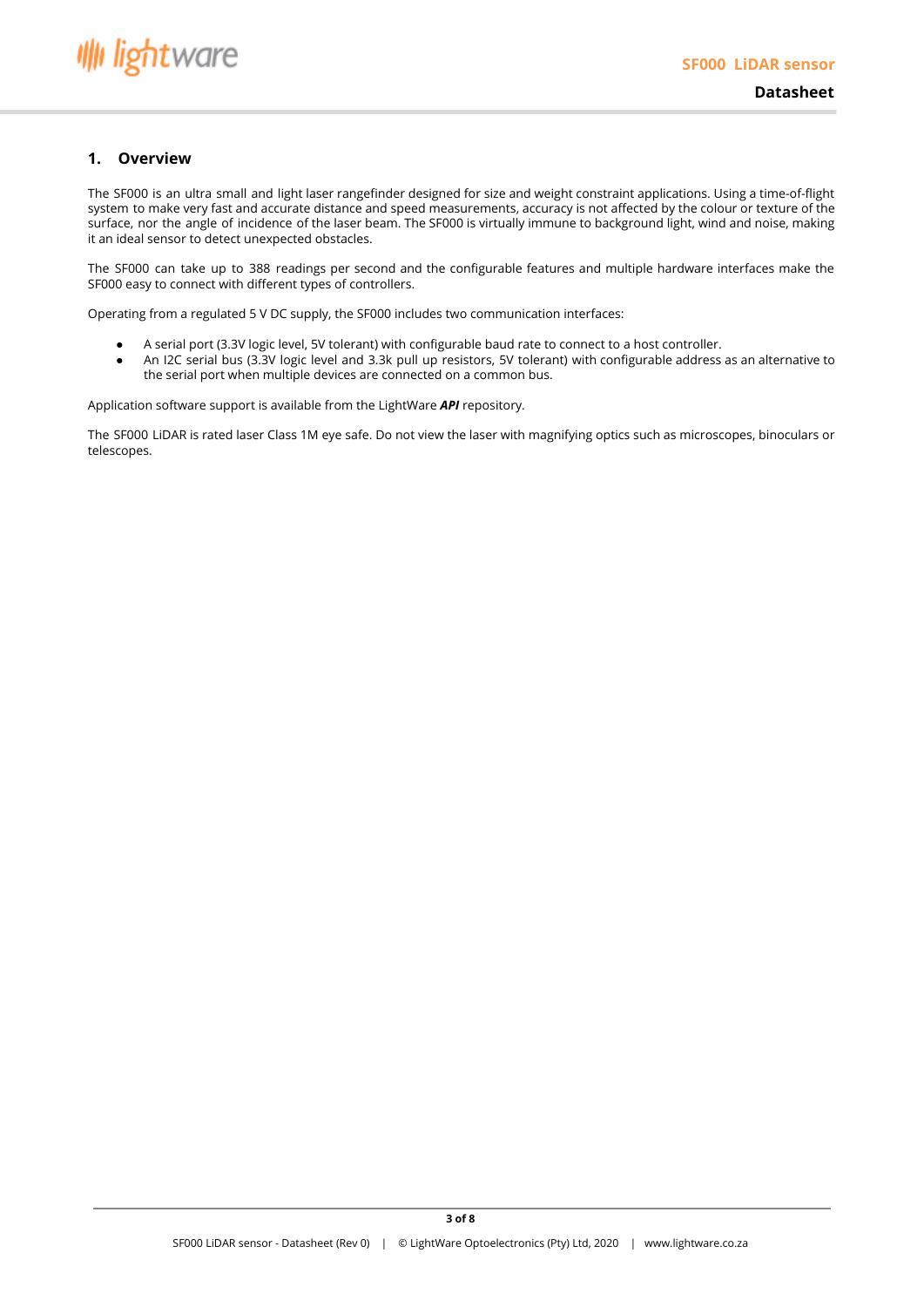**Datasheet**

## <span id="page-3-0"></span>**2. Specifications**

| <b>Performance</b>              |                                                                 |  |  |  |  |  |
|---------------------------------|-----------------------------------------------------------------|--|--|--|--|--|
| Range                           | 0.2  50 m (white wall in daylight conditions)                   |  |  |  |  |  |
| <b>Resolution</b>               | 1 cm                                                            |  |  |  |  |  |
| <b>Update rate</b>              | 48  388 readings per second                                     |  |  |  |  |  |
| <b>Accuracy</b>                 | $±10$ cm                                                        |  |  |  |  |  |
|                                 | <b>Connections</b>                                              |  |  |  |  |  |
| Power supply voltage            | 4.5 V  5.5 V                                                    |  |  |  |  |  |
| Power supply current            | 100 mA                                                          |  |  |  |  |  |
| <b>Outputs &amp; interfaces</b> | Serial and I2C (3.3V logic, 5V tolerant)                        |  |  |  |  |  |
|                                 | Mechanical                                                      |  |  |  |  |  |
| <b>Dimensions</b>               | 22 mm x 34 mm x 21 mm                                           |  |  |  |  |  |
| Weight                          | 8.8 g (excluding cables)                                        |  |  |  |  |  |
| <b>Optical</b>                  |                                                                 |  |  |  |  |  |
| Laser safety                    | Class 1M (refer to www.lightware.co.za/safety for full details) |  |  |  |  |  |
| <b>Optical aperture</b>         | 10 mm                                                           |  |  |  |  |  |
| <b>Beam divergence</b>          | $< 1.0^{\circ}$                                                 |  |  |  |  |  |
| <b>Environmental</b>            |                                                                 |  |  |  |  |  |
| <b>Operating temperature</b>    | $-10  +40$ °C                                                   |  |  |  |  |  |
| <b>Approvals</b>                | N/A                                                             |  |  |  |  |  |
| <b>Enclosure rating</b>         | N/A                                                             |  |  |  |  |  |
|                                 | <b>Accessories</b>                                              |  |  |  |  |  |
| Main cable                      |                                                                 |  |  |  |  |  |
|                                 | <b>Default settings</b>                                         |  |  |  |  |  |
| <b>Serial port settings</b>     | 115200 baud, 8 data bits, 1 stop bit, no parity, no handshaking |  |  |  |  |  |
| <b>I2C</b> address              | 0x66 (Hex), 102 (Dec)                                           |  |  |  |  |  |
| <b>Update rate</b>              | 48 readings per second                                          |  |  |  |  |  |
|                                 | <b>Main cable connections</b>                                   |  |  |  |  |  |
| $Pin - 1$                       | Servo 1 control output (3.3V)                                   |  |  |  |  |  |
| $Pin - 2$                       | SDA - I2C data line                                             |  |  |  |  |  |
| $Pin - 3$                       | TXD - serial data transmitted (SCL - I2C clock line)            |  |  |  |  |  |
| $Pin - 4$                       | RXD - serial data received (SDA - I2C data line)                |  |  |  |  |  |
| $Pin - 5$                       | GND - power supply negative                                     |  |  |  |  |  |
| $Pin - 6$                       | + 5 V - power supply positive (4.5 V to 5.5 V at 100 mA)        |  |  |  |  |  |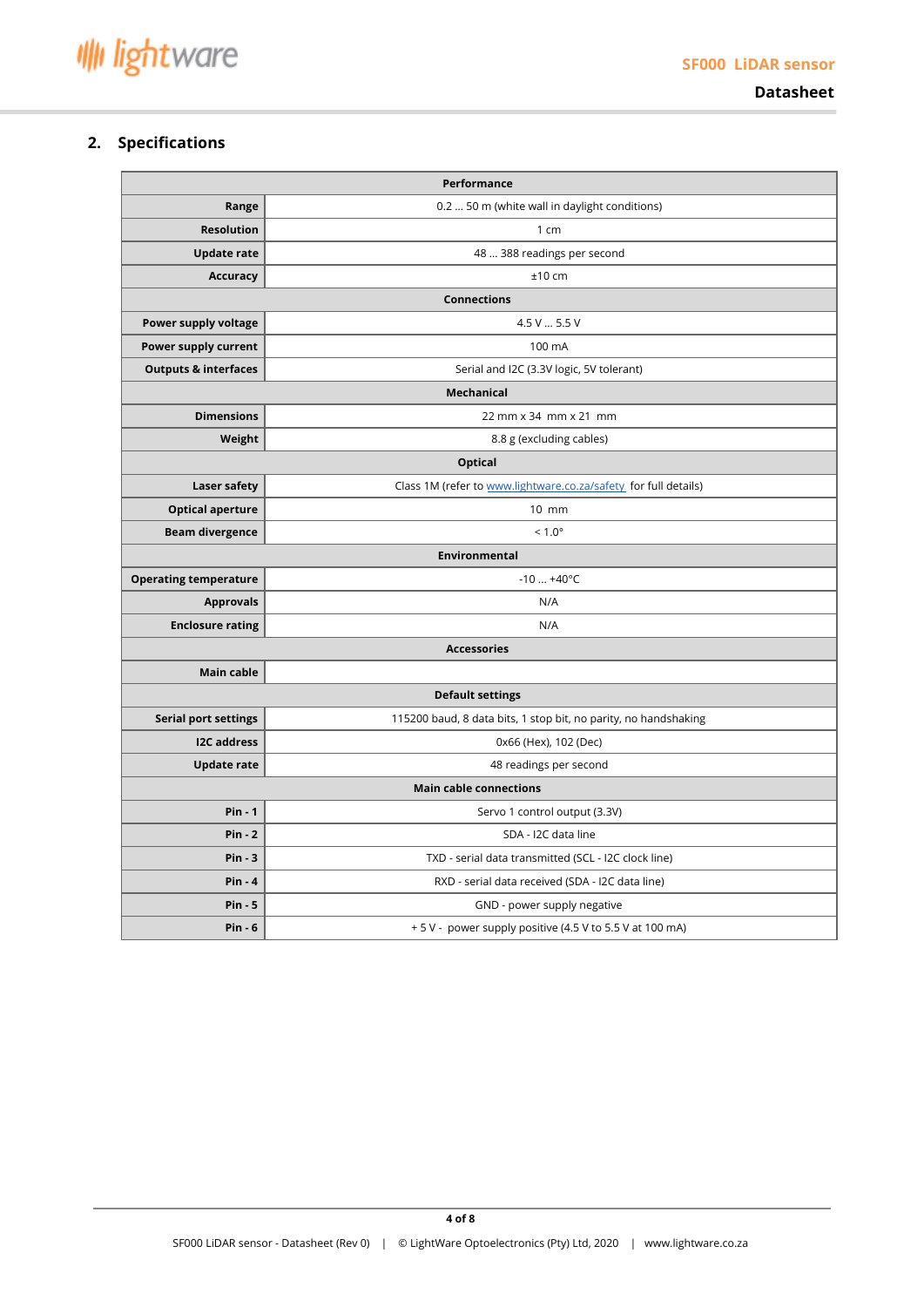## <span id="page-4-0"></span>**3. Quickstart guide**

# **Caution**

The SF000 laser rangefinder contains a laser and should never be aimed at a person or an animal. Do not look **at the beam directly with optical instruments.**

- Download the *LightWare Studio* application to your PC or laptop.
- Install and start the application by following the prompts.
- Connect the SF000 to the PC using the serial cable provided connected to a serial to USB converter.
- The SF000 will automatically be detected by the application.
- Settings options will be displayed in the main window along with a visualisation of the data coming from the SF000.
- Change the settings to suit your application.
- Unplug the USB cable.

Once the settings have been entered, your host controller can communicate with the SF000 through the serial or I2C ports. API support is available from the LightWare *API* repository. To test the serial and I2C ports the *LightWare Communication Adaptor* is available.

Firmware updates and additional features will become available from time to time. These can be installed into the SF000 using the serial port and the *LightWare Studio* application.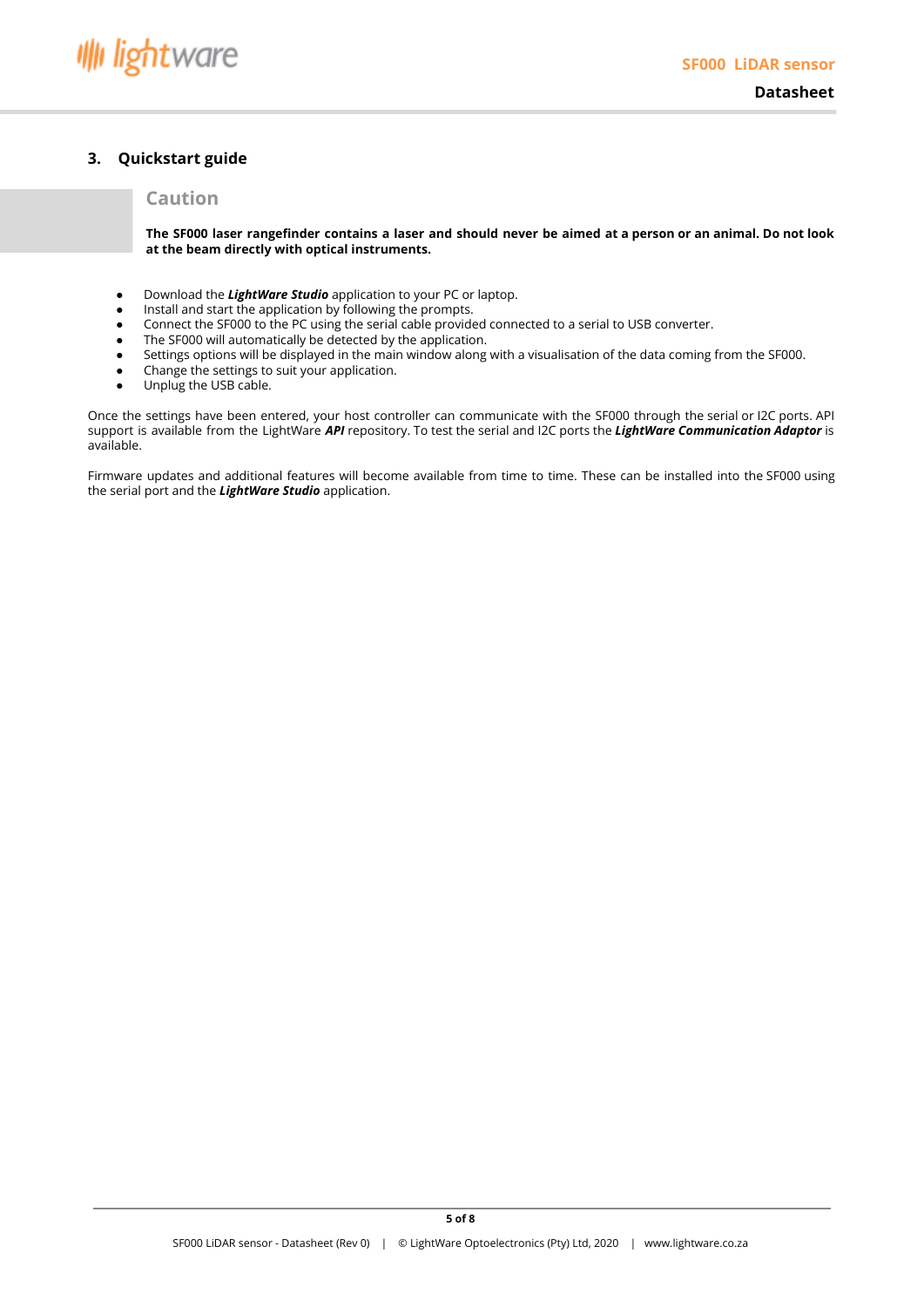

### <span id="page-5-0"></span>**4. Safety instructions**

The SF000 emits ionizing laser radiation. The level of the laser emission is Class 1M which indicates that the laser beam is safe to look at with the unaided eye but must not be viewed using binoculars or other optical devices. Notwithstanding the safety rating, avoid looking into the beam and switch the unit off when working in the area.

### **Caution**

#### **The use of optical instruments with this product will increase eye hazard.**

The SF000 should not be disassembled or modified in any way. The laser eye safety rating depends on the mechanical integrity of the optics and electronics so if these are damaged do not continue using the SF000. There are no user serviceable parts and maintenance or repair must only be carried out by the manufacturer or a qualified service agent.

No regular maintenance is required for the SF000 but if the lenses start to collect dust then they may be wiped with suitable lens cleaning materials.

### <span id="page-5-1"></span>**4.1. Labelling**



*Laser radiation information and product identification labels*

#### <span id="page-5-2"></span>**4.2. Laser radiation information**

| <b>Specification</b>      | Value / AEL     | <b>Notes</b>                                             |
|---------------------------|-----------------|----------------------------------------------------------|
| Eye safety classification | Class 1M        |                                                          |
| Laser wavelength          | 905 nm          |                                                          |
| Pulse width               | $15$ ns         |                                                          |
| Pulse frequency           | 20 kHz          |                                                          |
| Average power             | $<$ 3.0 mW      |                                                          |
| <b>NOHD</b>               | 15 <sub>m</sub> | Distance beyond which binoculars with may be used safely |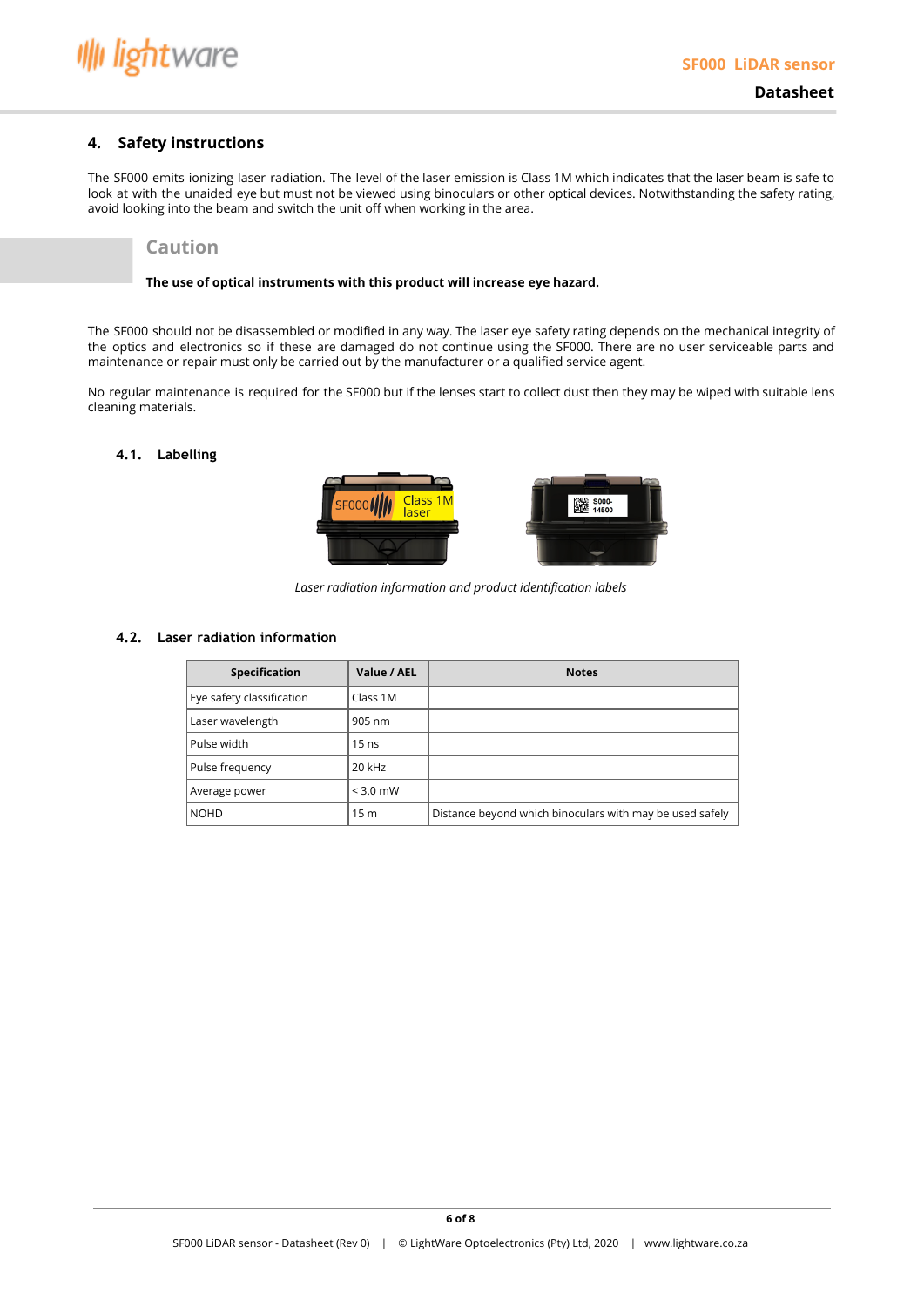

### <span id="page-6-0"></span>**5. Hardware**

#### <span id="page-6-1"></span>**5.1. Dimension drawings**



*Dimension drawings, units in mm*

#### <span id="page-6-2"></span>**5.2. Installation**

SF000 requires a clear line-of-sight to measure distance to a target surface. It can be mounted with a vertical or horizontal lens orientation.



They can be mounted in a downward facing orientation for altimetery, terrain following or precision landing applications. For terrain following, install the rangefinder at an angle to reduce lag time in reaction. The angle depends on the speed traveled, and the overall system lag, but should be between 20 and 45 degrees. They can be mounted forward facing orientation for sense-and-avoid or position-hold applications.



Mounting accessories can be purchased, or downloaded from the [LightWare](http://www.lightware.co.za/) website.